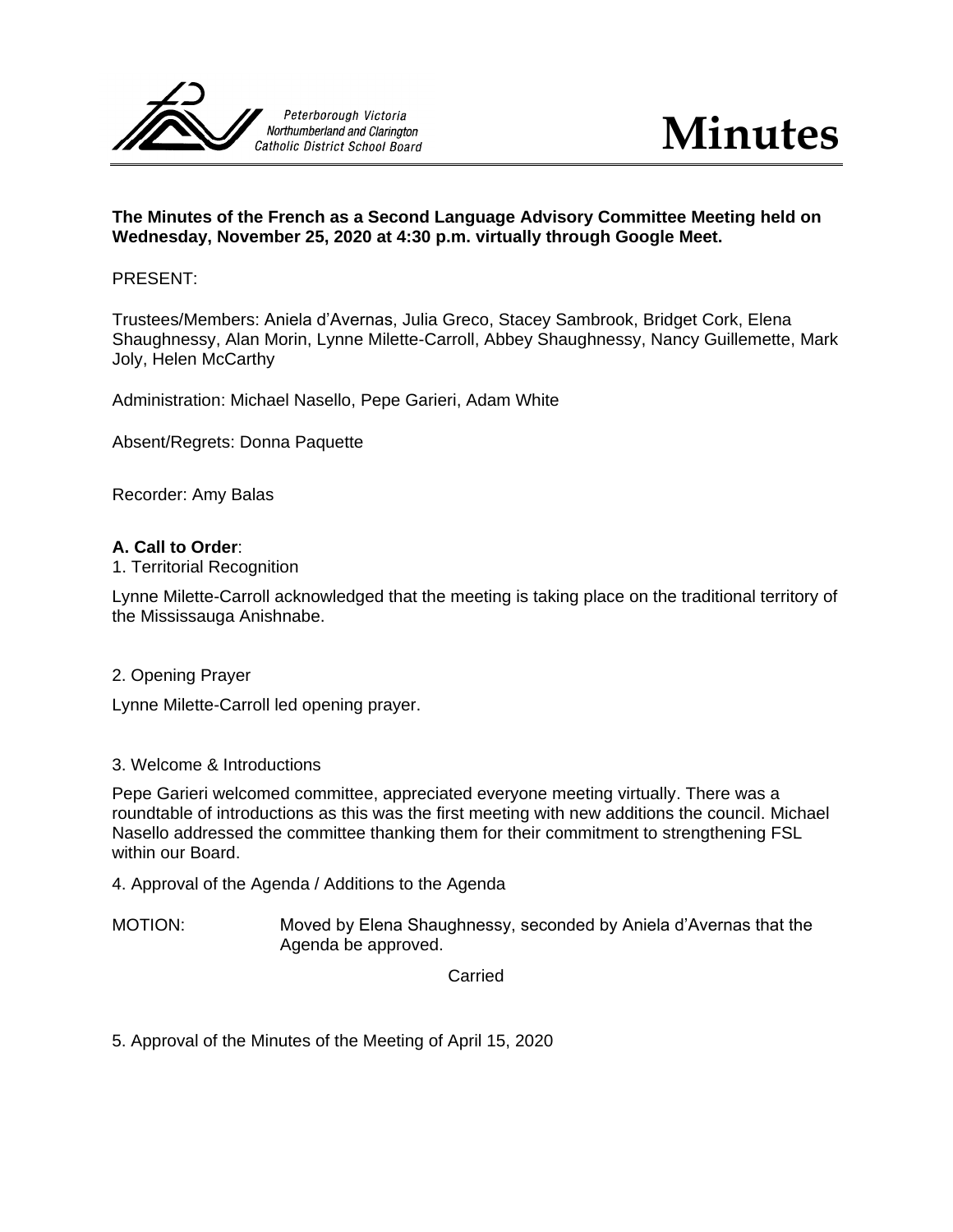Aniela d'Avernas requested additions to minutes, that we recognize Christine Aquin, huge debt of gratitude for recruitment of FSL teachers into the Board.

MOTION: Moved by Mark Joly, seconded by Lynne Milette-Carroll that the Agenda be approved.

Carried

- 6. Business Arising from the Minutes
	- a) French Immersion Update at Holy Trinity Mark Joly Mark Joly

Mark Joly provided an update to the French Immersion program at Holy Trinity. They are experiencing a good retention rate for students who move on from Grade 8 Immersion. Currently there are 22 students enrolled in the Grade 9 French Immersion program. The students seem to be very engaged, amid Covid restrictions. Purchases of goods and online resources has been beneficial for learning. Overall Mark feels the French Immersion program is a great addition to the community. Mark thanked Adam for his guidance assisting some of his teaching staff.

### **B. Discussion/Presentations**:

1. Breakout discussion

Adam White split the committee members into small breakout groups for discussion. The questions to discuss were:

- How is Covid affecting you?
- How has French teaching and learning changed during the Pandemic?

Each group shared discussion from each breakout groups. Overall themes amongst teaching staff resonated around finding new and creative ways to engage and evaluate students. Technology has been a great asset. Everything from teaching format to group work has had to be looked at differently. Some of these changes have proven to be quite positive and something that could be carried into future years, post pandemic. With several high school students moving into the virtual school it has become a challenge to compete.

From a student's perspective they have been faced with several changes in the school which has been a challenging shift. Students are no longer allowed to leave for lunches or eat in the café. 4 courses a day has now gone down to one. A positive spin for French Immersion students is that it is easier to learn the French language as it is being practiced all day long.

Adam White thanked the committee for reflecting and sharing how Covid has affected them and how the teaching and learning environment has had to adapt.

### 2. Review Goals of the Committee and Provincial Framework **Adam White** Adam White

a) [Provincial FSL Framework](http://www.edu.gov.on.ca/eng/amenagement/frameworkfls.pdf)

Adam White shared a slide show presentation where he reviewed the goals of the committee and highlighted how we received great feedback from our April meeting focusing on our 3-year plan for FSL. Adam also shared the Provincial FSL framework. Main themes were around increasing student confidence, increasing the number of students studying French as well as increasing student and community engagement.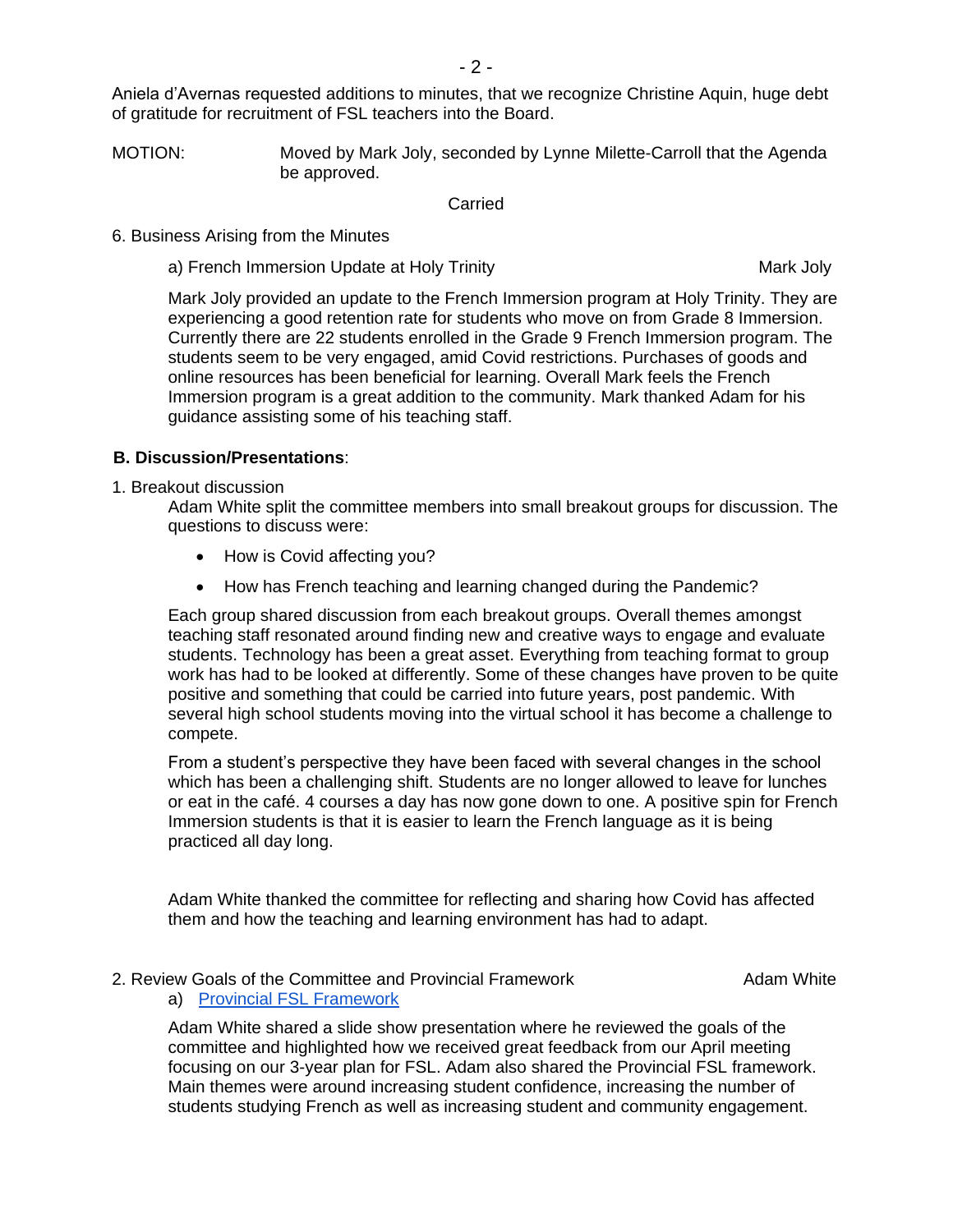# b) [Board 3-year FSL plan](https://docs.google.com/document/d/1hAI9EfweSbHE3_JNoJyISZFE6l8TK12KdvEZPG8Z0yU/edit)

Adam White reviewed the Board 3-year plan which highlights increasing teacher capacity, increasing student participation in FSL to Grade 12 as well as engaging parent and community engagement, which is difficult to do in current times however can continue with the use of technology.

Adam drew attention to the second goal of increasing the percentage of students remaining in the FSL stream. Adam shared enrollment data of students in Core French and Immersion stream over the last few years. Last years data was up 10.5% for enrollment. Adam then shared road map to achieving CEFR goals.

Adam proposed to take a few minutes to discuss goal two and opened the floor to hear thoughts, ideas and comments.

Some highlights of the conversation were:

- Some high school students were unable to take French courses as there were timetable conflicts with some of the University pre-requisites that needed to be met, which took priority.
- Split classes can cause French enrolment numbers to plummet. If a student finds out they are in a split, they become nervous and their confidence drops.
- Motivation for the K-3 group can be difficult as more courses are being spoken in English. Motivation declines because of the French to English ratio of classes. Once students pass Grade 2, if parents don't have French experience, they feel a disconnect from what their child is learning.
- More parent education especially around French Immersion needs to be in place as well as supports for students struggling with learning

Helen McCarthy proposed an idea to help create excitement of French in the younger grades by pairing with Francophone schools or classes in Quebec and start communicating with others in a format similar to a pen pal. Lynne shared this has been done previously to help with writing French to another school in our board. Brought kids to the school to meet their pen pals, obviously not an option this year.

ACTION: Adam shared a document highlighting Goal 2 and asked that the committee members share these thoughts in the document

Pepe provided a list of Ministry resources that may be helpful for the committee members to review.

# **C. Information Items**:

1. French Program Review **Adam White** 1. **French Program Review** Adam White

Adam White discussed the Program review and how they are looking for Stakeholder input – teacher, community, students etc. about the program. An initial draft of questions has been prepared and he is looking into using the platform Thought Exchange to gather responses/thoughts/ideas. As members of the committee, your input very valuable to the